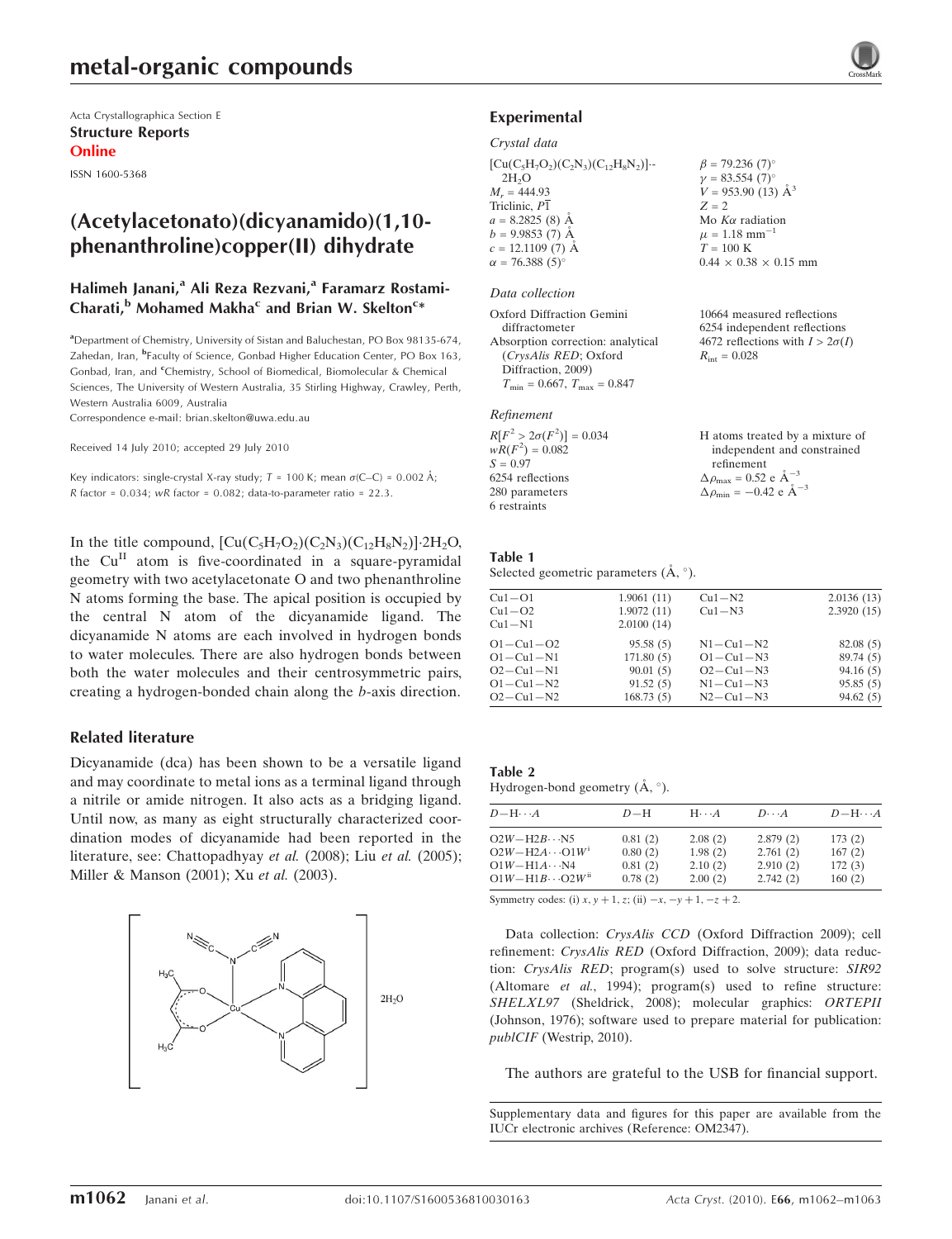#### References

- [Altomare, A., Cascarano, G., Giacovazzo, C., Guagliardi, A., Burla, M. C.,](https://scripts.iucr.org/cgi-bin/cr.cgi?rm=pdfbb&cnor=om2347&bbid=BB1) [Polidori, G. & Camalli, M. \(1994\).](https://scripts.iucr.org/cgi-bin/cr.cgi?rm=pdfbb&cnor=om2347&bbid=BB1) J. Appl. Cryst. 27, 435.
- [Chattopadhyay, T., Banerjee, A., Banu, K. S., Podder, N., Mukherjee, M.,](https://scripts.iucr.org/cgi-bin/cr.cgi?rm=pdfbb&cnor=om2347&bbid=BB2) [Ghosh, M., Suresh, E. & Das, D. \(2008\).](https://scripts.iucr.org/cgi-bin/cr.cgi?rm=pdfbb&cnor=om2347&bbid=BB2) J. Mol. Struct. 888, 62–69.
- Johnson, C. K. (1976). ORTEPII[. Report ORNL-5138. Oak Ridge National](https://scripts.iucr.org/cgi-bin/cr.cgi?rm=pdfbb&cnor=om2347&bbid=BB3) [Laboratory, Tennessee, USA.](https://scripts.iucr.org/cgi-bin/cr.cgi?rm=pdfbb&cnor=om2347&bbid=BB3)
- [Liu, C.-B., Yu, M.-X., Zheng, X.-J., Jin, L.-P., Gao, S. & Lu, S.-Z. \(2005\).](https://scripts.iucr.org/cgi-bin/cr.cgi?rm=pdfbb&cnor=om2347&bbid=BB4) Inorg. Chim. Acta, 358[, 2687–2696.](https://scripts.iucr.org/cgi-bin/cr.cgi?rm=pdfbb&cnor=om2347&bbid=BB4)
- [Miller, J. S. & Manson, J. L. \(2001\).](https://scripts.iucr.org/cgi-bin/cr.cgi?rm=pdfbb&cnor=om2347&bbid=BB5) Acc. Chem. Res. 34, 563–570.
- [Oxford Diffraction \(2009\).](https://scripts.iucr.org/cgi-bin/cr.cgi?rm=pdfbb&cnor=om2347&bbid=BB6) CrysAlis CCD and CrysAlis RED. Oxford [Diffraction Ltd, Yarnton, England.](https://scripts.iucr.org/cgi-bin/cr.cgi?rm=pdfbb&cnor=om2347&bbid=BB6)
- [Sheldrick, G. M. \(2008\).](https://scripts.iucr.org/cgi-bin/cr.cgi?rm=pdfbb&cnor=om2347&bbid=BB7) Acta Cryst. A64, 112–122.
- [Westrip, S. P. \(2010\).](https://scripts.iucr.org/cgi-bin/cr.cgi?rm=pdfbb&cnor=om2347&bbid=BB8) J. Appl. Cryst. 43, 920–925.
- [Xu, Y.-Q., Luo, J.-H., Yuan, D.-Q., Xu, Y., Cao, R. & Hong, M.-C. \(2003\).](https://scripts.iucr.org/cgi-bin/cr.cgi?rm=pdfbb&cnor=om2347&bbid=BB9) J. [Mol. Struct.](https://scripts.iucr.org/cgi-bin/cr.cgi?rm=pdfbb&cnor=om2347&bbid=BB9) 658, 223–228.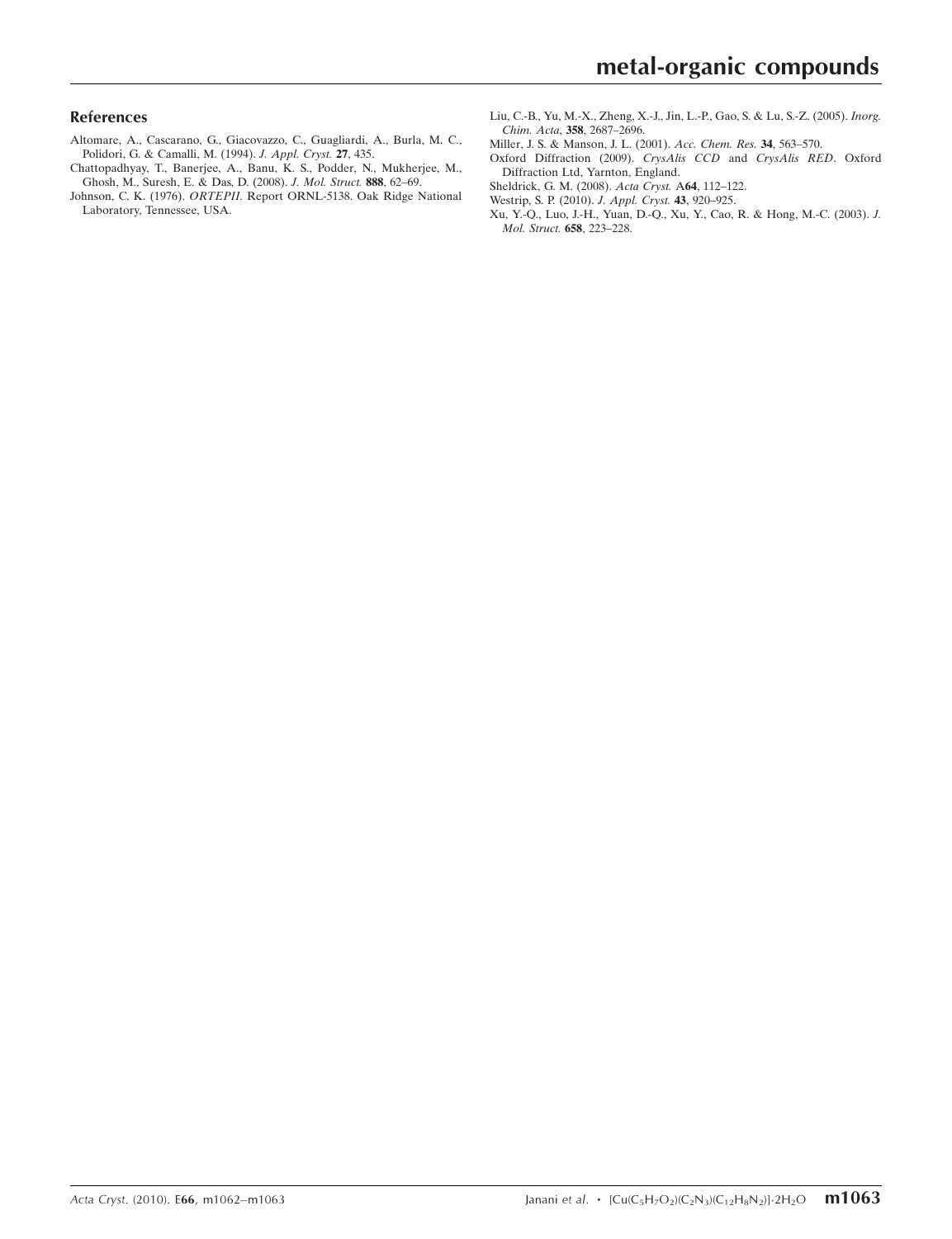# **supporting information**

*Acta Cryst.* (2010). E**66**, m1062–m1063 [https://doi.org/10.1107/S1600536810030163]

**(Acetylacetonato)(dicyanamido)(1,10-phenanthroline)copper(II) dihydrate**

## **Halimeh Janani, Ali Reza Rezvani, Faramarz Rostami-Charati, Mohamed Makha and Brian W. Skelton**

### **S1. Comment**

Metal dicyanamide (dca) compounds are of great interest due to the variety of observed topologies, this being related to the versatility of dca as a ligand, and its potential application in functional materials. In the present work, we describe the synthesis and crystal structure of a new  $Cu<sup>II</sup>$  complex using the diimine ligand (phen), a bidentate ligand with two oxygen donor atoms (acac) and the anionic co-ligand dicyanamide (dca) (Fig. 1). To date, a number of higher - dimensional coordination networks of different transition metals have been reported with dca as a bridging ligand, but there are few compounds with dca acting as a monodentate ligand through the amide nitrogen. To the best of our knowledge, this complex is one of the few cases where dca is acting as a terminal ligand through the amide nitrogen. The molecule of the title compound is shown in Fig. 1 with selected bond lengths and angles listed in Table 1. In this molecule the coordination is square pyramidal with the two acac O and two phen N atoms forming the base. The apical position is occupied by the N of the dicyanamido ligand with the Cu—N3 distance (Cu1—N3 2.3920 (15) Å) being much greater than those in the basal plane Cu1—O1, 1.906 (1), 1.907 (1) Å and Cu1—N1, 2.010 (1), 2.014 (1) Å. The dicyanamide N atoms, N4, N5 are each involved in hydrogen bonds to water molecules. There are also hydrogen bonds between both the water molecules and their centrosymmetric pairs creating a one dimensional hydrogen bonded polymer in the *b* direction (see Fig. 2). Geometrical details are listed in Table 2.

### **S2. Experimental**

Acetylacetone (0.103 ml, 1 mmol) was added to a 20 ml methanolic solution of  $CuCl<sub>2</sub>.2H<sub>2</sub>O$  (170 mg, 1 mmol). After 30 min of stirring, a solution of phen (198 mg, 1 mmol) in 10 ml methanol was added dropwise to this solution. A solution of 1 mmol of sodium dicyanamide (89 mg) dissolved in 5 ml water was then added slowly with stirring. After 10 h of stirring at room temperature, the resulting solution was filtered to remove any undissolved materials. A dark blue crystalline product separated after 2 weeks.

#### **S3. Refinement**

All H atoms were positioned geometrically and refined using a riding model with C—H =  $0.95-0.98$  Å and with  $U_{iso}(H)$  = 1.2 times  $U_{eq}(C)$  for CH and  $U_{iso}(H) = 1.5$  times  $U_{eq}(C)$  for those on terminal C atoms. Anisotropic displacement parameters were employed throughout for the non-hydrogen atoms. Hydrogen atoms on water molecules were located in the difference Fourier map and refined with O-H bond lengths restrained to ideal values.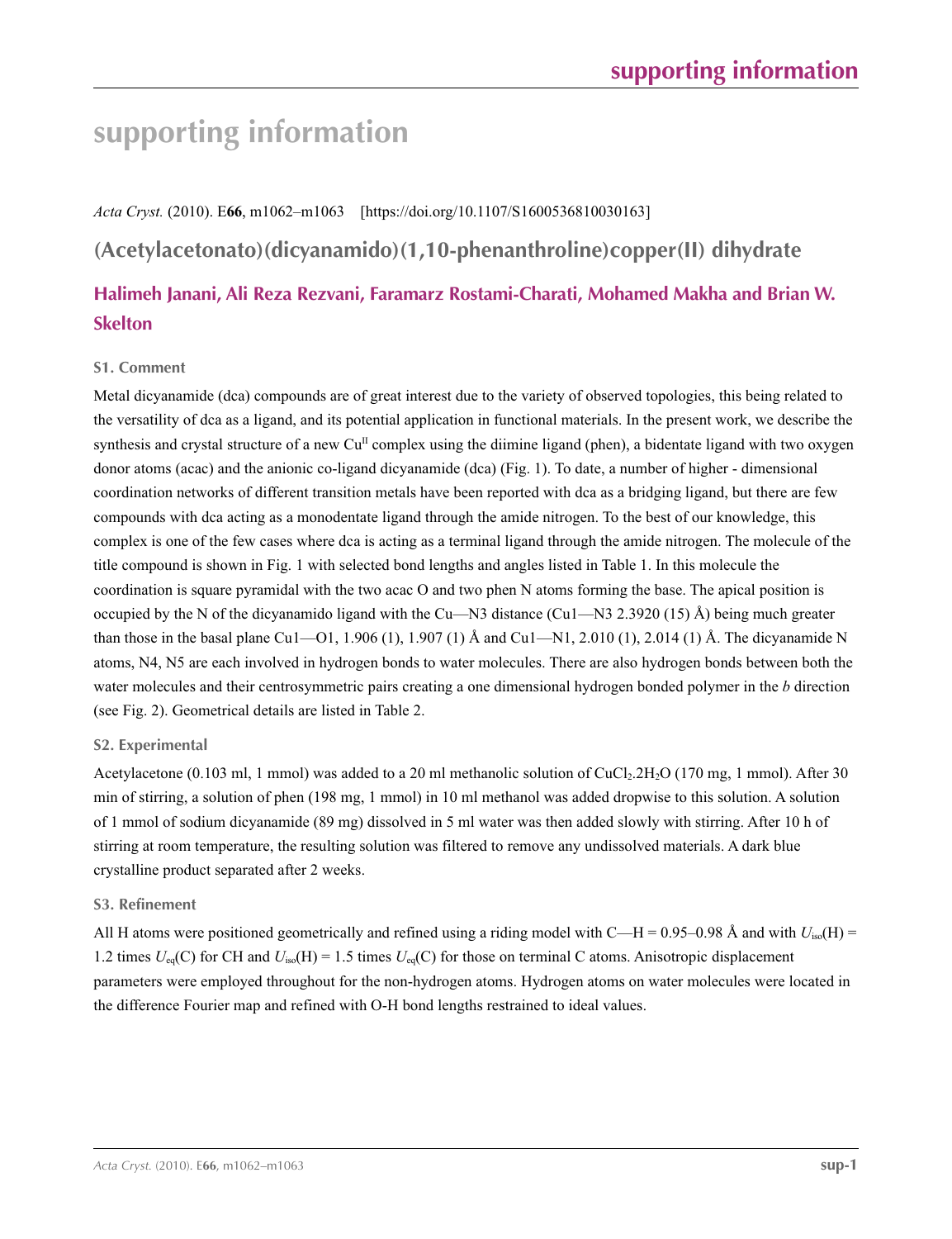

### **Figure 1**

The Molecular structure projected oblique the basal coordination plane. Displacement ellipsoids of non-H atoms are drawn at the 50% probability level. H atoms are drawn as spheres with arbitrary radii.

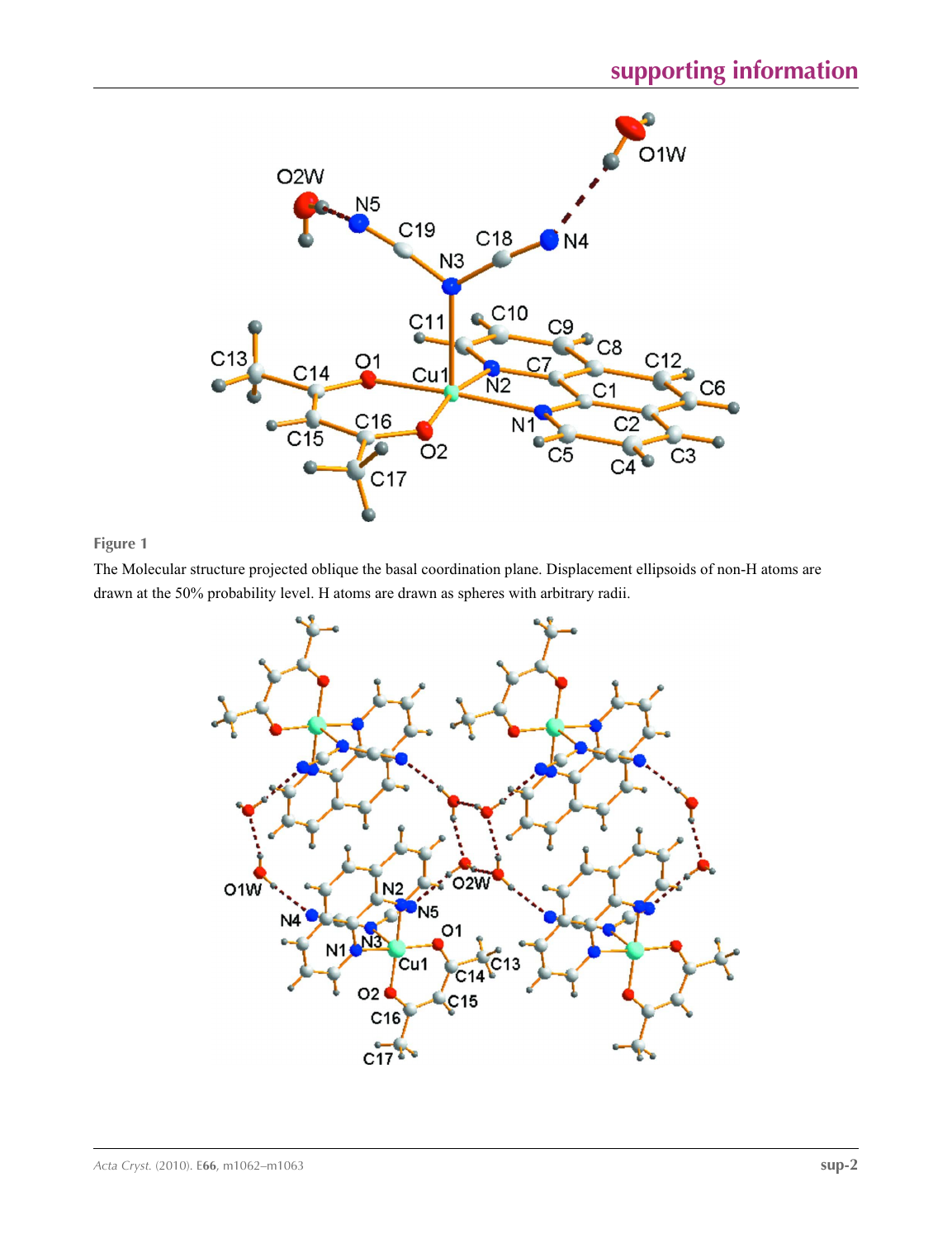**Figure 2**

#### The hydrogen-bonded polymer.

**(Acetylacetonato)(dicyanamido)(1,10-phenanthroline)copper(II) dihydrate** 

#### *Crystal data*

 $[Cu(C_5H_7O_2)(C_2N_3)(C_{12}H_8N_2)]$ ·2H<sub>2</sub>O  $M_r = 444.93$ Triclinic, *P*1 Hall symbol: -p 1  $a = 8.2825(8)$  Å  $b = 9.9853(7)$  Å  $c = 12.1109(7)$  Å  $\alpha$  = 76.388 (5)<sup>o</sup>  $\beta$  = 79.236 (7)<sup>°</sup>  $\gamma = 83.554(7)$ °  $V = 953.90(13)$  Å<sup>3</sup>

#### *Data collection*

Oxford Diffraction Gemini diffractometer Graphite monochromator Detector resolution: 10.4738 pixels mm-1 *ω* scans Absorption correction: analytical (*CrysAlis RED*; Oxford Diffraction, 2009)  $T_{\min} = 0.667$ ,  $T_{\max} = 0.847$ 

### *Refinement*

Refinement on *F*<sup>2</sup> Least-squares matrix: full *R*[ $F^2 > 2\sigma(F^2)$ ] = 0.034  $wR(F^2) = 0.082$  $S = 0.97$ 6254 reflections 280 parameters 6 restraints Primary atom site location: structure-invariant direct methods Secondary atom site location: difference Fourier map Hydrogen site location: inferred from neighbouring sites H atoms treated by a mixture of independent and constrained refinement  $w = 1/[\sigma^2 (F_o^2) + (0.0386P)^2]$ where  $P = (F_o^2 + 2F_c^2)/3$  $(\Delta/\sigma)_{\text{max}} = 0.002$ Δ*ρ*max = 0.52 e Å−3

### *Special details*

**Geometry**. All s.u.'s (except the s.u. in the dihedral angle between two l.s. planes) are estimated using the full covariance matrix. The cell s.u.'s are taken into account individually in the estimation of s.u.'s in distances, angles and torsion angles; correlations between s.u.'s in cell parameters are only used when they are defined by crystal symmetry. An approximate (isotropic) treatment of cell s.u.'s is used for estimating s.u.'s involving l.s. planes.

**Refinement**. Refinement of  $F^2$  against ALL reflections. The weighted  $R$ -factor  $wR$  and goodness of fit  $S$  are based on  $F^2$ , conventional *R*-factors *R* are based on *F*, with *F* set to zero for negative  $F^2$ . The threshold expression of  $F^2 > \sigma(F^2)$  is used only for calculating *R*-factors(gt) *etc*. and is not relevant to the choice of reflections for refinement. *R*-factors based on *F*<sup>2</sup> are statistically about twice as large as those based on *F*, and *R*- factors based on all data will be even larger. The water molecule hydrogen geometries were restrained to ideal values.

 $Z = 2$  $F(000) = 458$  $D_x = 1.549$  Mg m<sup>-3</sup> Mo *Kα* radiation,  $\lambda = 0.71073$  Å Cell parameters from 5220 reflections  $\theta$  = 3.5–32.5°  $\mu = 1.18$  mm<sup>-1</sup>  $T = 100 \text{ K}$ Slab, blue  $0.44 \times 0.38 \times 0.15$  mm

10664 measured reflections 6254 independent reflections 4672 reflections with  $I > 2\sigma(I)$  $R_{\text{int}} = 0.028$  $\theta_{\text{max}} = 32.6^{\circ}, \theta_{\text{min}} = 3.5^{\circ}$  $h = -12 \rightarrow 10$  $k = -15 \rightarrow 14$ *l* = −17→17

 $\Delta\rho_{\text{min}} = -0.42$  e Å<sup>-3</sup>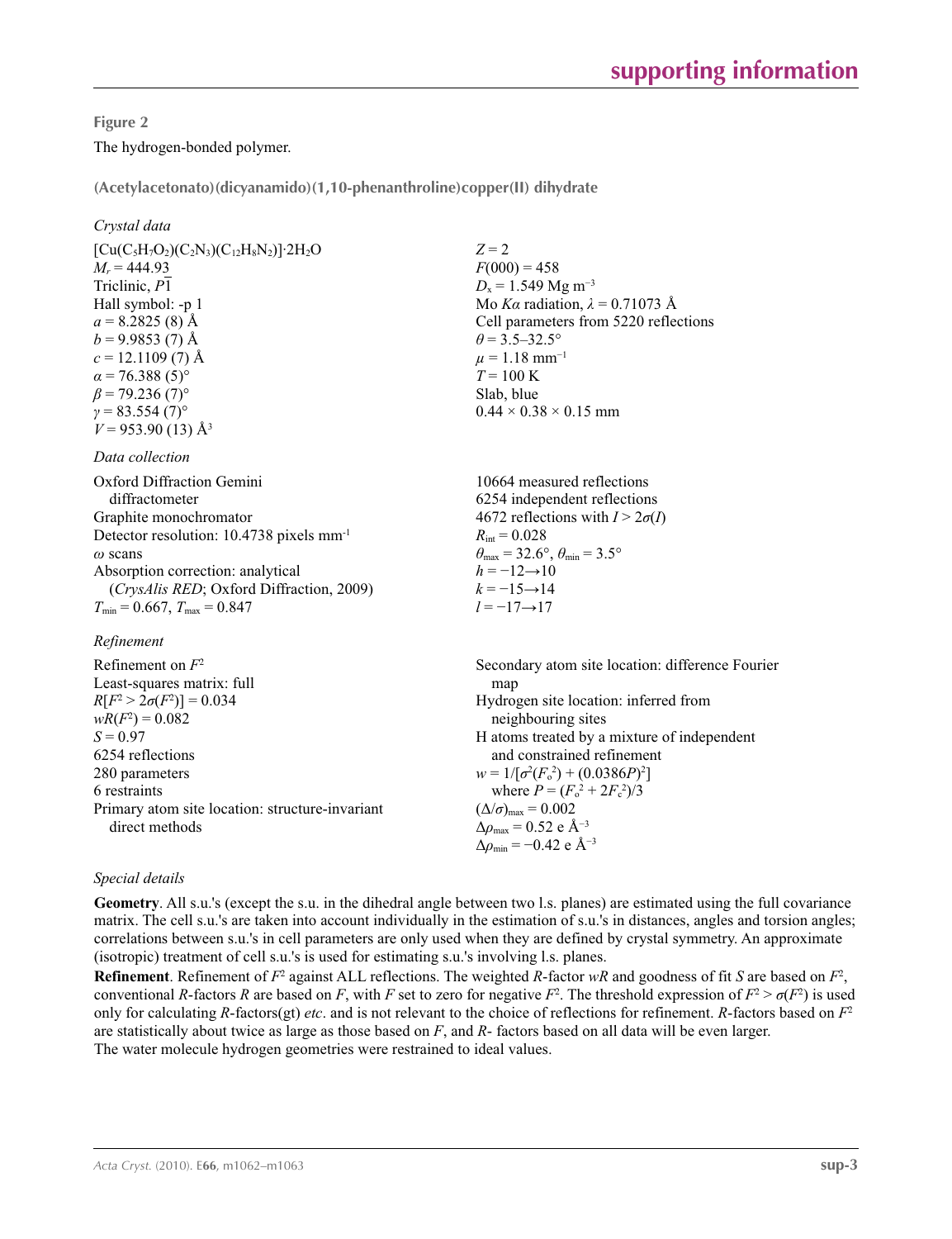|                   | $\boldsymbol{\chi}$ | у           | $\boldsymbol{Z}$ | $U_{\rm iso}*/U_{\rm eq}$ |
|-------------------|---------------------|-------------|------------------|---------------------------|
| Cu1               | 0.44471(3)          | 0.77615(2)  | 0.641559(16)     | 0.01300(6)                |
| O <sub>1</sub>    | 0.30198(14)         | 0.93968(11) | 0.64219(9)       | 0.0147(2)                 |
| O2                | 0.46649(15)         | 0.78689(11) | 0.48019(9)       | 0.0151(2)                 |
| N1                | 0.61346(17)         | 0.61447(13) | 0.65445(11)      | 0.0131(3)                 |
| N2                | 0.47043(17)         | 0.76076(13) | 0.80625(11)      | 0.0136(3)                 |
| N <sub>3</sub>    | 0.20994(18)         | 0.64152(14) | 0.69007(12)      | 0.0195(3)                 |
| N <sub>4</sub>    | 0.24313(19)         | 0.38636(15) | 0.73851(12)      | 0.0207(3)                 |
| N <sub>5</sub>    | $-0.04970(19)$      | 0.77968(15) | 0.73930(13)      | 0.0232(3)                 |
| C1                | 0.6620(2)           | 0.57862(16) | 0.75956(13)      | 0.0128(3)                 |
| C <sub>2</sub>    | 0.7799(2)           | 0.47088(16) | 0.78859(13)      | 0.0146(3)                 |
| C <sub>3</sub>    | 0.8485(2)           | 0.39566(17) | 0.70360(14)      | 0.0166(3)                 |
| H <sub>3</sub>    | 0.928               | 0.3205      | 0.7195           | $0.02*$                   |
| C4                | 0.7992(2)           | 0.43239(17) | 0.59769(14)      | 0.0182(3)                 |
| H4                | 0.845               | 0.383       | 0.5397           | $0.022*$                  |
| C <sub>5</sub>    | 0.6813(2)           | 0.54268(16) | 0.57561(14)      | 0.0158(3)                 |
| H <sub>5</sub>    | 0.6486              | 0.5672      | 0.5019           | $0.019*$                  |
| C6                | 0.8253(2)           | 0.44452(17) | 0.90081(14)      | 0.0171(3)                 |
| H <sub>6</sub>    | 0.905               | 0.3712      | 0.9219           | $0.021*$                  |
| C7                | 0.5862(2)           | 0.65973(16) | 0.84136(13)      | 0.0128(3)                 |
| C8                | 0.6326(2)           | 0.63354(16) | 0.94977(13)      | 0.0151(3)                 |
| C9                | 0.5529(2)           | 0.71780(17) | 1.02540(14)      | 0.0174(3)                 |
| H9                | 0.5812              | 0.705       | 1.0999           | $0.021*$                  |
| C10               | 0.4343(2)           | 0.81839(17) | 0.99064(14)      | 0.0180(3)                 |
| H10               | 0.3791              | 0.875       | 1.0412           | $0.022*$                  |
| C11               | 0.3953(2)           | 0.83697(16) | 0.87987(13)      | 0.0157(3)                 |
| H11               | 0.3125              | 0.9063      | 0.8567           | $0.019*$                  |
| C12               | 0.7560(2)           | 0.52296(17) | 0.97732(14)      | 0.0180(3)                 |
| H12               | 0.7895              | 0.5045      | 1.0506           | $0.022*$                  |
| C13               | 0.1266(2)           | 1.13270(17) | 0.57670(14)      | 0.0190(3)                 |
| H <sub>13</sub> A | 0.0297              | 1.0988      | 0.632            | $0.028*$                  |
| H13B              | 0.0922              | 1.1839      | 0.5043           | $0.028*$                  |
| H <sub>13</sub> C | 0.1812              | 1.1938      | 0.6083           | $0.028*$                  |
| C14               | 0.2445(2)           | 1.01218(16) | 0.55433(13)      | 0.0140(3)                 |
| C15               | 0.2838(2)           | 0.98785(16) | 0.44328(13)      | 0.0152(3)                 |
| H15               | 0.2332              | 1.0492      | 0.3847           | $0.018*$                  |
| C16               | 0.3917(2)           | 0.88016(16) | 0.41157(13)      | 0.0134(3)                 |
| C17               | 0.4305(2)           | 0.86863(17) | 0.28774(13)      | 0.0171(3)                 |
| H17A              | 0.5449              | 0.89        | 0.2564           | $0.026*$                  |
| H17B              | 0.3564              | 0.934       | 0.2433           | $0.026*$                  |
| H17C              | 0.4154              | 0.7744      | 0.2828           | $0.026*$                  |
| C18               | 0.2200(2)           | 0.50592(17) | 0.71782(13)      | 0.0152(3)                 |
| C19               | 0.0677(2)           | 0.70993(16) | 0.71876(14)      | 0.0163(3)                 |
| O1W               | 0.1223(2)           | 0.12775(15) | 0.88013(13)      | 0.0353(4)                 |
| O2W               | $-0.13527(19)$      | 0.96983(16) | 0.89006(12)      | 0.0292(3)                 |
| H1A               | 0.165(3)            | 0.195(2)    | 0.8385(17)       | $0.054(8)$ *              |

*Fractional atomic coordinates and isotropic or equivalent isotropic displacement parameters (Å<sup>2</sup>)*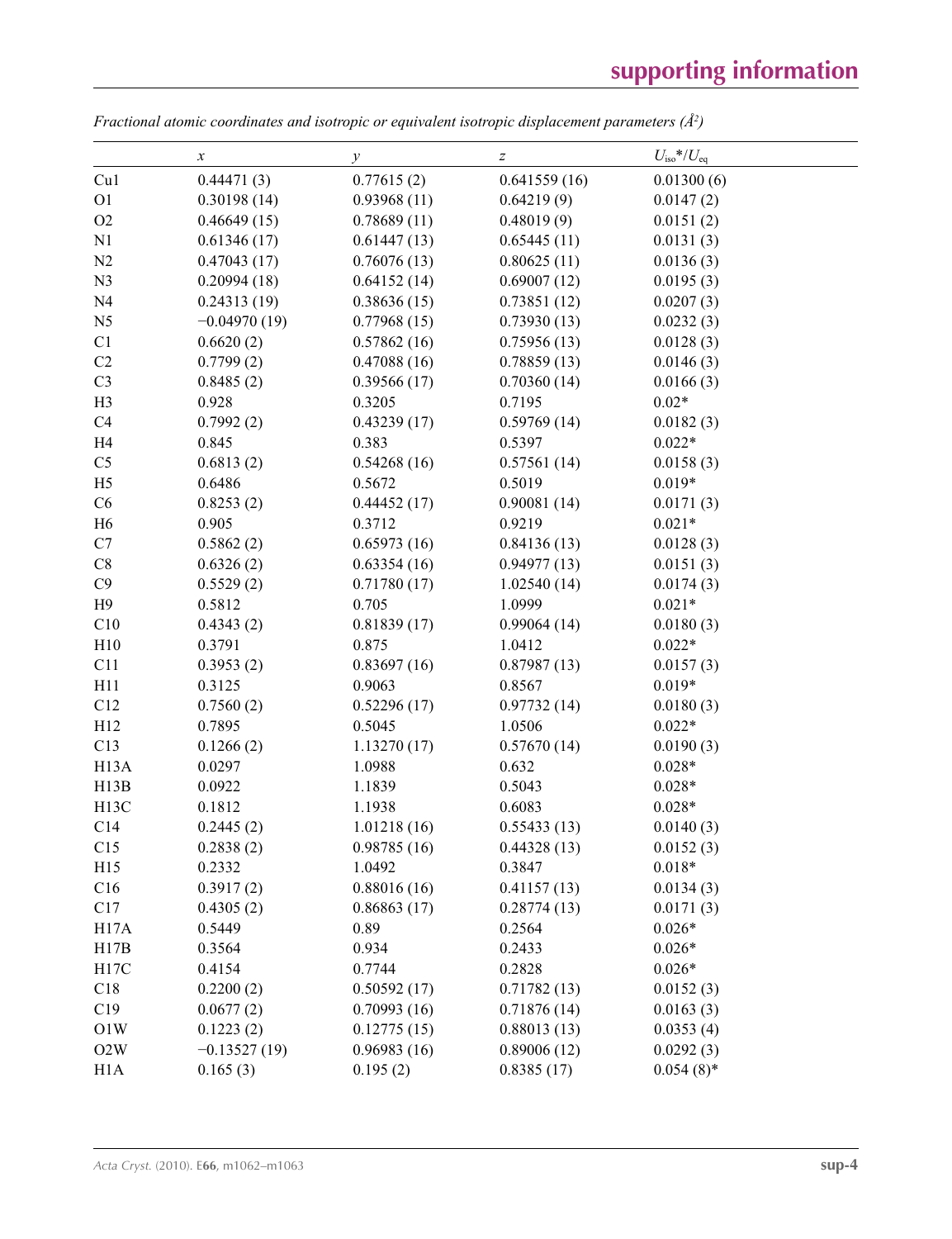# **supporting information**

| H <sub>1</sub> B | 0.137(3)    | 0.117(2)   | 0.9432(13) | $0.034(7)^*$ |
|------------------|-------------|------------|------------|--------------|
| H2A              | $-0.059(3)$ | 1.016(2)   | 0.877(2)   | $0.044(8)$ * |
| H2B              | $-0.116(3)$ | 0.9122(19) | 0.8518(18) | $0.041(7)^*$ |

*Atomic displacement parameters (Å2 )*

|                | $U^{11}$    | I/22        | $I^{\beta}$ | $I^{12}$     | $U^{13}$      | $U^{23}$      |
|----------------|-------------|-------------|-------------|--------------|---------------|---------------|
| Cu1            | 0.01465(11) | 0.01279(10) | 0.01157(10) | 0.00093(7)   | $-0.00271(7)$ | $-0.00316(7)$ |
| O <sub>1</sub> | 0.0164(6)   | 0.0138(5)   | 0.0137(5)   | $-0.0002(5)$ | $-0.0029(4)$  | $-0.0026(4)$  |
| O2             | 0.0184(6)   | 0.0135(5)   | 0.0135(5)   | 0.0005(5)    | $-0.0035(4)$  | $-0.0033(4)$  |
| N <sub>1</sub> | 0.0146(7)   | 0.0136(6)   | 0.0112(6)   | $-0.0029(5)$ | $-0.0013(5)$  | $-0.0026(5)$  |
| N <sub>2</sub> | 0.0155(7)   | 0.0118(6)   | 0.0129(6)   | $-0.0011(5)$ | $-0.0010(5)$  | $-0.0026(5)$  |
| N <sub>3</sub> | 0.0163(7)   | 0.0138(7)   | 0.0267(8)   | $-0.0019(6)$ | 0.0011(6)     | $-0.0042(6)$  |
| N <sub>4</sub> | 0.0201(8)   | 0.0182(7)   | 0.0235(7)   | 0.0007(6)    | $-0.0052(6)$  | $-0.0037(6)$  |
| N <sub>5</sub> | 0.0179(8)   | 0.0182(7)   | 0.0317(8)   | $-0.0021(6)$ | $-0.0017(6)$  | $-0.0033(6)$  |
| C1             | 0.0118(7)   | 0.0128(7)   | 0.0141(7)   | $-0.0028(6)$ | $-0.0015(6)$  | $-0.0031(6)$  |
| C2             | 0.0130(8)   | 0.0139(7)   | 0.0167(7)   | $-0.0023(6)$ | $-0.0028(6)$  | $-0.0021(6)$  |
| C <sub>3</sub> | 0.0142(8)   | 0.0145(8)   | 0.0216(8)   | 0.0001(6)    | $-0.0033(6)$  | $-0.0049(6)$  |
| C4             | 0.0189(9)   | 0.0173(8)   | 0.0196(8)   | $-0.0002(7)$ | $-0.0013(6)$  | $-0.0085(6)$  |
| C <sub>5</sub> | 0.0174(8)   | 0.0167(8)   | 0.0147(7)   | $-0.0014(6)$ | $-0.0028(6)$  | $-0.0061(6)$  |
| C6             | 0.0150(8)   | 0.0179(8)   | 0.0181(8)   | $-0.0004(6)$ | $-0.0053(6)$  | $-0.0016(6)$  |
| C7             | 0.0133(8)   | 0.0130(7)   | 0.0120(7)   | $-0.0018(6)$ | $-0.0020(6)$  | $-0.0022(6)$  |
| C8             | 0.0155(8)   | 0.0165(8)   | 0.0141(7)   | $-0.0037(6)$ | $-0.0025(6)$  | $-0.0035(6)$  |
| C9             | 0.0196(9)   | 0.0214(8)   | 0.0128(7)   | $-0.0048(7)$ | $-0.0020(6)$  | $-0.0056(6)$  |
| C10            | 0.0216(9)   | 0.0189(8)   | 0.0145(7)   | $-0.0020(7)$ | $-0.0006(6)$  | $-0.0072(6)$  |
| C11            | 0.0177(8)   | 0.0137(7)   | 0.0154(7)   | $-0.0016(6)$ | $-0.0011(6)$  | $-0.0040(6)$  |
| C12            | 0.0176(9)   | 0.0212(8)   | 0.0158(8)   | $-0.0014(7)$ | $-0.0061(6)$  | $-0.0025(6)$  |
| C13            | 0.0186(9)   | 0.0177(8)   | 0.0201(8)   | 0.0034(7)    | $-0.0031(6)$  | $-0.0054(6)$  |
| C14            | 0.0119(8)   | 0.0126(7)   | 0.0175(8)   | $-0.0029(6)$ | $-0.0017(6)$  | $-0.0026(6)$  |
| C15            | 0.0159(8)   | 0.0153(7)   | 0.0143(7)   | 0.0001(6)    | $-0.0053(6)$  | $-0.0014(6)$  |
| C16            | 0.0121(8)   | 0.0151(7)   | 0.0139(7)   | $-0.0048(6)$ | $-0.0030(6)$  | $-0.0024(6)$  |
| C17            | 0.0211(9)   | 0.0178(8)   | 0.0133(7)   | $-0.0005(7)$ | $-0.0041(6)$  | $-0.0044(6)$  |
| C18            | 0.0127(8)   | 0.0223(8)   | 0.0118(7)   | $-0.0021(6)$ | $-0.0020(6)$  | $-0.0057(6)$  |
| C19            | 0.0181(8)   | 0.0142(7)   | 0.0168(8)   | $-0.0072(6)$ | $-0.0035(6)$  | $-0.0008(6)$  |
| O1W            | 0.0484(10)  | 0.0288(8)   | 0.0272(8)   | $-0.0153(7)$ | $-0.0032(7)$  | 0.0003(7)     |
| O2W            | 0.0272(8)   | 0.0325(8)   | 0.0322(8)   | 0.0022(7)    | $-0.0080(6)$  | $-0.0150(6)$  |

*Geometric parameters (Å, º)*

| $Cu1-O1$   | 1.9061(11) | $C6-H6$       | 0.95     |
|------------|------------|---------------|----------|
| $Cu1-O2$   | 1.9072(11) | $C7-C8$       | 1.394(2) |
| $Cu1-M1$   | 2.0100(14) | $C8-C9$       | 1.412(2) |
| $Cu1 - N2$ | 2.0136(13) | $C8 - C12$    | 1.440(2) |
| $Cu1 - N3$ | 2.3920(15) | $C9 - C10$    | 1.373(2) |
| $O1 - C14$ | 1.2775(19) | $C9 - H9$     | 0.95     |
| $O2 - C16$ | 1.2805(19) | $C10 - C11$   | 1.404(2) |
| $N1 - C5$  | 1.332(2)   | $C10 - H10$   | 0.95     |
| $N1 - C1$  | 1.362(2)   | $C11$ —H $11$ | 0.95     |
|            |            |               |          |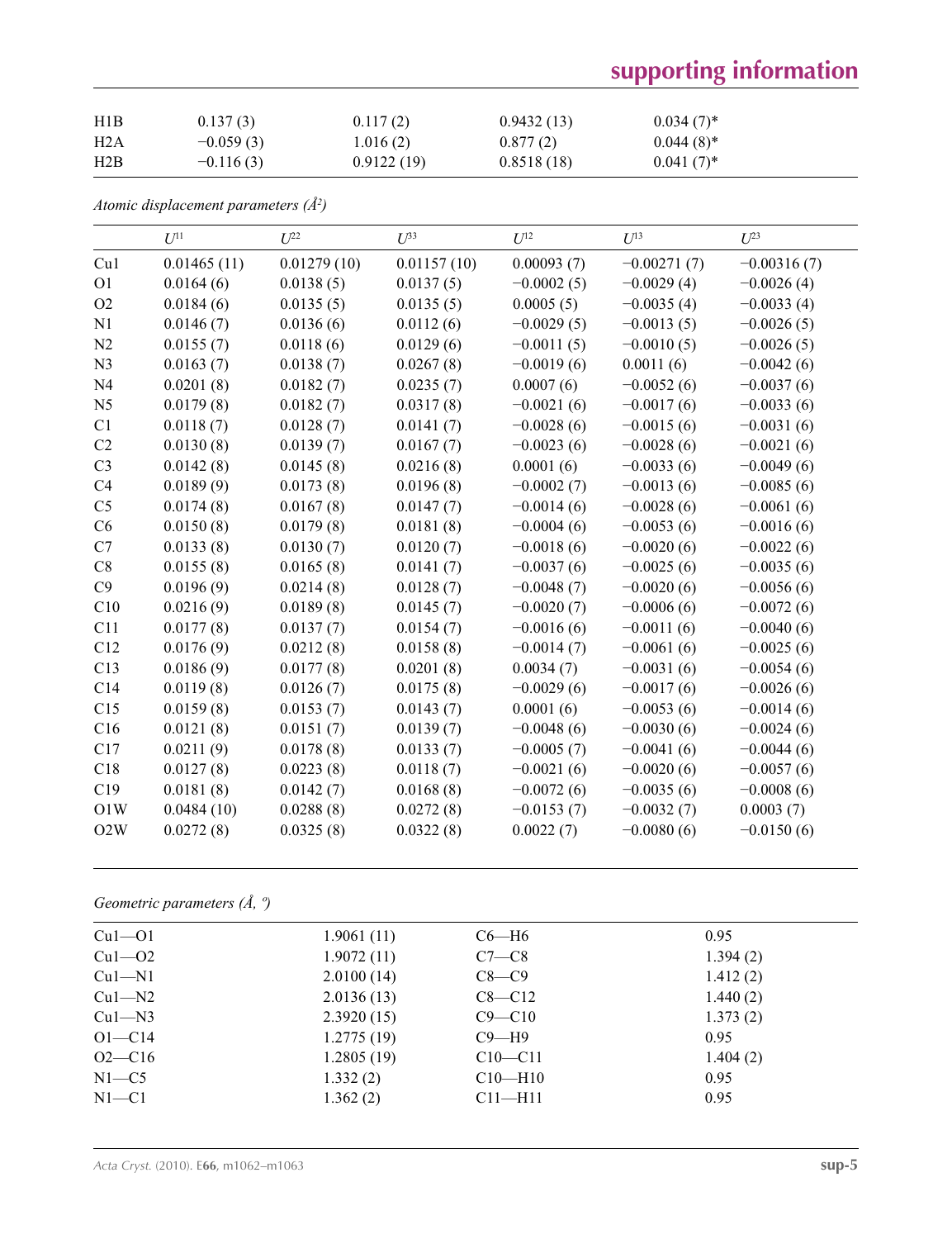| $N2 - C11$       | 1.329(2)            | $C12 - H12$       | 0.95       |
|------------------|---------------------|-------------------|------------|
| $N2-C7$          | 1.361(2)            | $C13 - C14$       | 1.505(2)   |
| $N3 - C18$       | 1.313(2)            | $C13 - H13A$      | 0.98       |
| $N3 - C19$       | 1.324(2)            | $C13 - H13B$      | 0.98       |
| $N4 - C18$       | 1.162(2)            | C13-H13C          | 0.98       |
| $N5 - C19$       | 1.154(2)            | $C14 - C15$       | 1.395(2)   |
| $C1-C2$          | 1.396(2)            | $C15 - C16$       | 1.398(2)   |
| $C1 - C7$        | 1.436(2)            | $C15 - H15$       | 0.95       |
| $C2-C3$          | 1.413(2)            | $C16 - C17$       | 1.503(2)   |
| $C2-C6$          | 1.435(2)            | $C17 - H17A$      | 0.98       |
| $C3-C4$          | 1.374(2)            | $C17 - H17B$      | 0.98       |
| $C3-H3$          | 0.95                | C17-H17C          | 0.98       |
| $C4 - C5$        | 1.398(2)            | $O1W - H1A$       | 0.812(15)  |
| $C4 - H4$        | 0.95                | $O1W - H1B$       | 0.778(15)  |
| $C5 - H5$        | 0.95                | $O2W - H2A$       | 0.795(15)  |
| $C6 - C12$       | 1.358(2)            | $O2W - H2B$       | 0.806(15)  |
|                  |                     |                   |            |
| $O1 - Cu1 - O2$  | 95.58(5)            | $C8 - C7 - C1$    | 120.19(14) |
| $O1 - Cu1 - N1$  | 171.80(5)           | $C7 - C8 - C9$    | 116.93(15) |
| $O2 - Cu1 - N1$  | 90.01(5)            | $C7 - C8 - C12$   | 118.38(15) |
| $O1 - Cu1 - N2$  | 91.52(5)            | $C9 - C8 - C12$   | 124.68(15) |
| $O2 - Cu1 - N2$  | 168.73(5)           | $C10-C9-C8$       | 119.60(15) |
| $N1-Cu1-N2$      | 82.08(5)            | $C10-C9-H9$       | 120.2      |
| $O1 - Cu1 - N3$  | 89.74(5)            | $C8 - C9 - H9$    | 120.2      |
| $O2 - Cu1 - N3$  | 94.16(5)            | $C9 - C10 - C11$  | 119.45(15) |
| $N1-Cu1-N3$      | 95.85(5)            | $C9 - C10 - H10$  | 120.3      |
| $N2-Cu1-N3$      | 94.62(5)            | $C11 - C10 - H10$ | 120.3      |
| $C14 - O1 - Cu1$ | 124.52(11)          | $N2 - C11 - C10$  | 122.19(15) |
| $C16 - 02 - Cu1$ | 124.19(11)          | $N2 - C11 - H11$  | 118.9      |
| $C5 - N1 - C1$   | 118.31(14)          | $C10-C11-H11$     | 118.9      |
| $C5-M1-Cu1$      | 128.97(11)          | $C6 - C12 - C8$   | 121.43(15) |
| $Cl-M1-Cu1$      | 112.72(10)          | $C6 - C12 - H12$  | 119.3      |
| $C11 - N2 - C7$  | 118.32(13)          | $C8 - C12 - H12$  | 119.3      |
| $C11 - N2 - Cu1$ | 129.06(11)          | $C14-C13-H13A$    | 109.5      |
| $C7 - N2 - Cu1$  | 112.58(10)          | $C14-C13-H13B$    | 109.5      |
| $C18 - N3 - C19$ | 119.10(15)          | H13A-C13-H13B     | 109.5      |
| $C18 - N3 - Cu1$ | 123.48 (12)         | C14-C13-H13C      | 109.5      |
| $C19 - N3 - Cu1$ | 114.92(11)          | H13A-C13-H13C     | 109.5      |
| $N1-C1-C2$       | 123.32(15)          | H13B-C13-H13C     | 109.5      |
| $N1-C1-C7$       | 116.23(14)          | $O1 - C14 - C15$  | 125.18(15) |
| $C2-C1-C7$       | 120.45(14)          | $O1 - C14 - C13$  | 115.20(14) |
| $C1-C2-C3$       | 117.10(15)          | $C15-C14-C13$     | 119.63(14) |
| $C1-C2-C6$       | 118.67(15)          | $C14-C15-C16$     |            |
| $C3-C2-C6$       | 124.22(15)          | $C14 - C15 - H15$ | 125.02(14) |
| $C4-C3-C2$       |                     | $C16 - C15 - H15$ | 117.5      |
| $C4-C3-H3$       | 119.32(15)<br>120.3 |                   | 117.5      |
|                  |                     | $O2-C16-C15$      | 125.37(14) |
| $C2-C3-H3$       | 120.3               | $O2-C16-C17$      | 114.54(14) |
| $C3-C4-C5$       | 119.77(15)          | $C15-C16-C17$     | 120.08(14) |